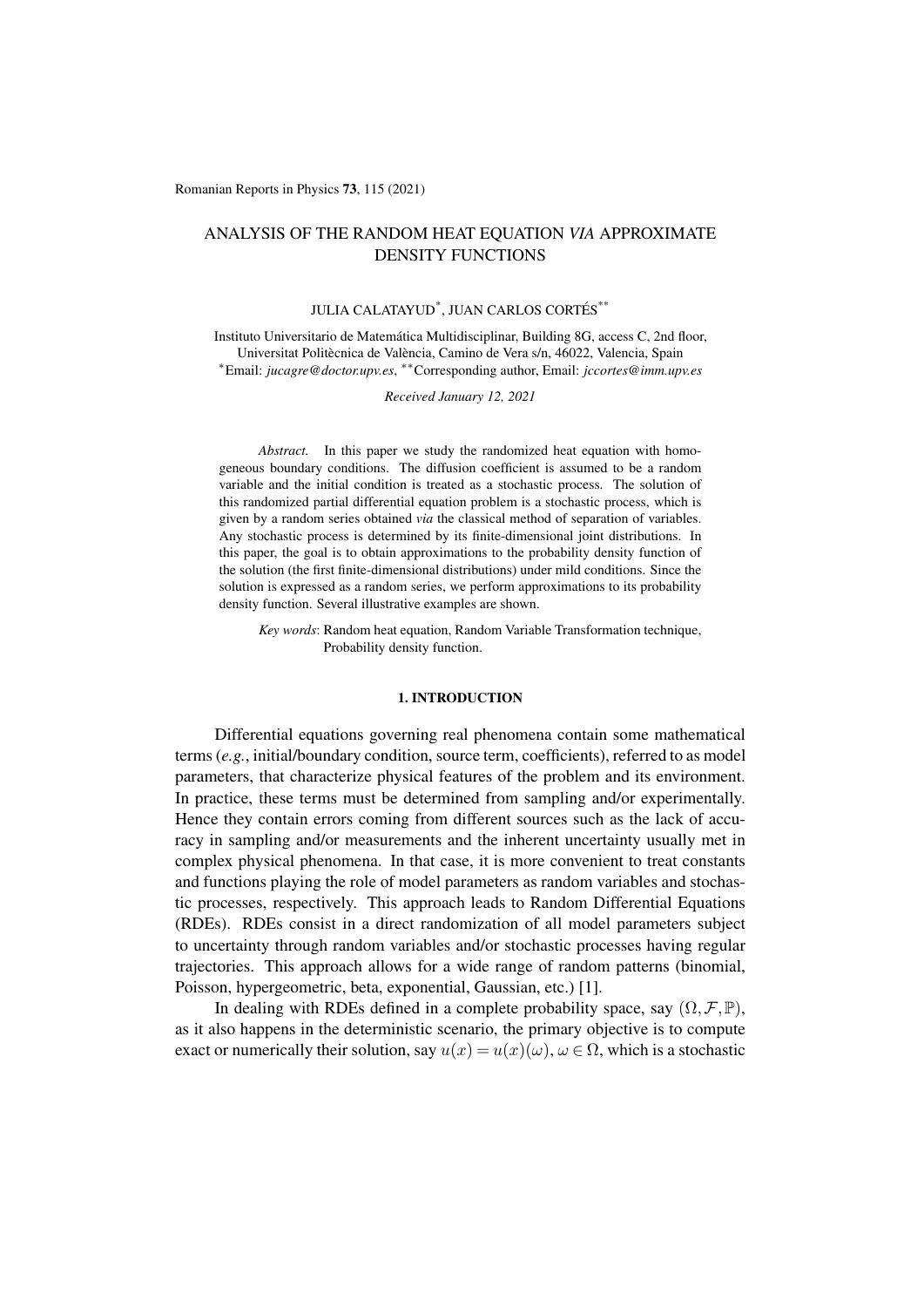process instead of a classical function. A distinctive feature of solving RDEs, with respect to their deterministic counterpart, is the need to compute relevant probabilistic information of the solution, such as the mean function,  $\mathbb{E}[u(x)]$ , and the variance function,  $\mathbb{V}[u(x)]$ . While a more and complex ambitious goal is to determine the finite-dimensional probability distributions, particularly the so-called first probability density function, say  $f(u, x)$ , associated to the solution, since from it one can compute any one-dimensional statistical moment. Furthermore, the computation of  $f(u, x)$  permits calculating the probability that the solution stochastic process lies within an interval of interest, say  $[u_1, u_2]$ .

The heat equation is a differential statement of thermal energy balance law. It is a basic model to numerous physical phenomena such as diffusion, heat conduction, transport of solutes, etc., but it has also been successfully applied in other apparently unrelated areas like finance to pricing security derivatives traded in the stock market [2, 3]. Impurities and heterogeneity in the medium (cross section) and error measurements justify the consideration of randomness in both the diffusion coefficient and the initial condition. This motivates us to study the randomized heat equation defined on a finite spatial domain whose diffusion coefficient is assumed to be a random variable, the boundary conditions are homogeneous and the initial condition is a stochastic process. Different randomizations of the heat equation have been studied in the existing literature using different techniques, such as generalized polynomial chaos based stochastic Galerkin technique [4], homogenization and Monte Carlo approaches [5], random mean square calculus [6], random collocation method [7], random interval moment method [8], Kolmogorov's criterion [9], etc.

Our approach is based upon RDEs and our main goal is to construct reliable approximations to the probability density function of the solution (the first finitedimensional distributions) under mild conditions. To achieve this target we will employ the Random Variable Transformation (RVT) technique. In the context of RDEs, the RVT technique has been successfully applied to compute the probability density function of the solution to significant problems in Physics, Biology, etc., assuming specific distributions for the model parameters [10–13] or dealing with general parametric distributions [14].

The heat problem that we are going to deal with is the following:

$$
\begin{cases} u_t = \alpha^2 u_{xx}, & 0 < x < 1, t > 0, \\ u(0, t) = u(1, t) = 0, & t \ge 0, \\ u(x, 0) = \phi(x), & 0 \le x \le 1. \end{cases}
$$
 (1)

We consider (1) in a random setting, meaning that we are going to work on an underlying complete probability space  $(\Omega, \mathcal{F}, \mathbb{P})$ , where  $\Omega$  is the set of outcomes, that will be generically denoted by  $\omega$ , *F* is a  $\sigma$ -algebra of events and P is a probability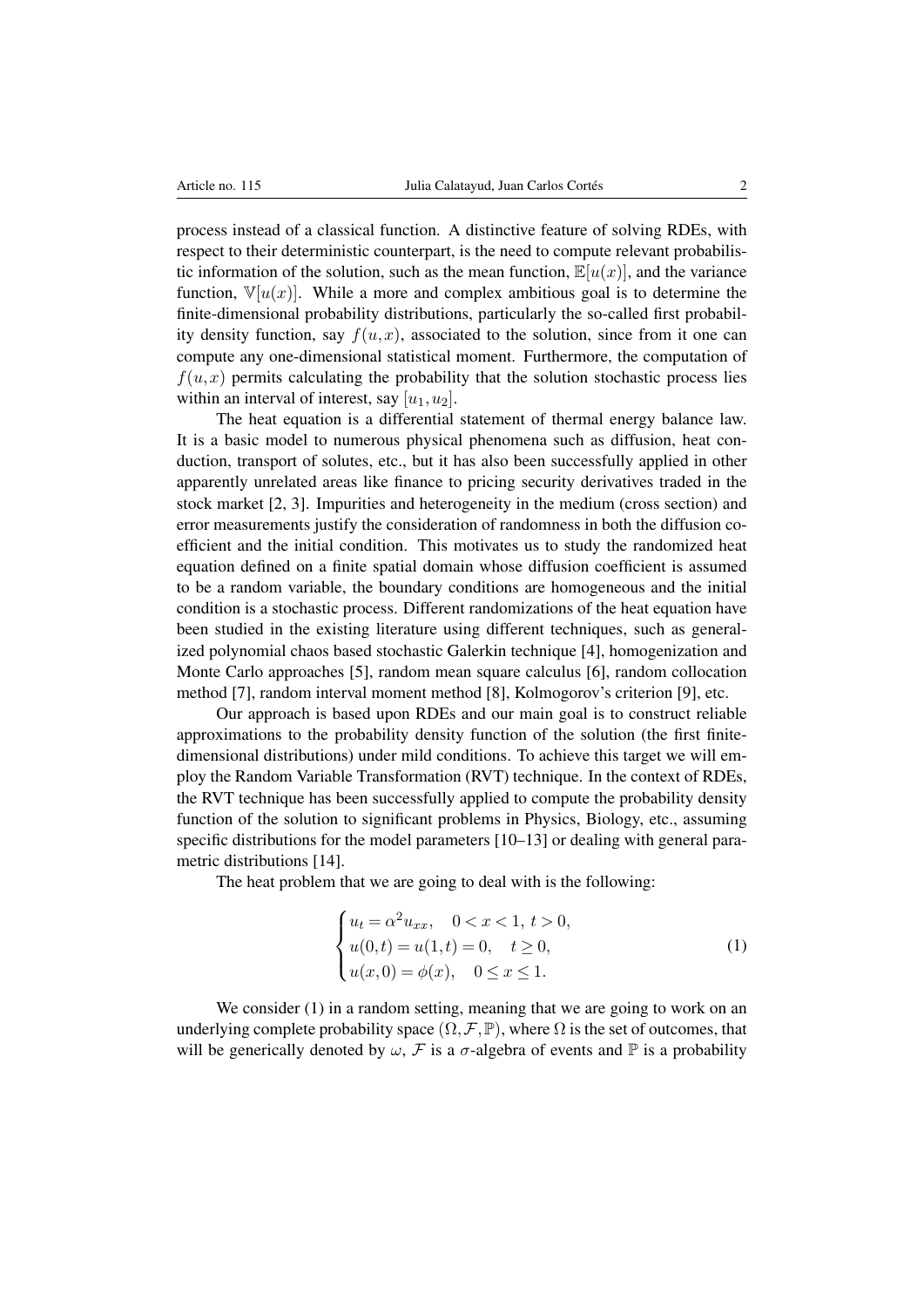measure. We consider the diffusion coefficient  $\alpha^2(\omega)$  as a positive random variable and the initial condition  $\phi = {\phi(x)(\omega): 0 \le x \le 1, \omega \in \Omega}$  as a stochastic process in our probability space. The solution to (1) is a stochastic process expressed as a formal random series,

$$
u(x,t)(\omega) = \sum_{n=1}^{\infty} A_n(\omega) e^{-n^2 \pi^2 \alpha^2(\omega)t} \sin(n\pi x),
$$
 (2)

where the random Fourier coefficient

$$
A_n(\omega) = 2 \int_0^1 \phi(y)(\omega) \sin(n\pi y) \, dy \tag{3}
$$

is understood as a Lebesgue integral, for each  $\omega \in \Omega$  fixed (sample path integral).

Notice that if  $\phi(\cdot)(\omega) \in L^1(0,1)$ , then

$$
|A_n(\omega)e^{-n^2\pi^2\alpha^2(\omega)t}\sin(n\pi x)| \le 2\|\phi(\cdot)(\omega)\|_{\mathcal{L}^1(0,1)}e^{-n^2\pi^2\alpha^2(\omega)t},
$$

so by the comparison and the D'Alembert tests the random series given in (2) is almost surely convergent and  $u(x,t)(\omega)$  is well-defined, for  $0 < x < 1$  and  $t > 0$ .

The main goal of this paper is, under suitable hypotheses, to compute approximations of the probability density function of the solution  $u(x,t)(\omega)$  given in (2), for  $0 < x < 1$  and  $t > 0$ .

We end the introduction by recalling the RVT technique. The RVT technique gives the density function of a response Y under the relation output-input  $Y = q(X)$ , where  $q$  is a deterministic map, called the transformation mapping, and  $X$  is a random quantity. It is assumed that the dimensions of *X* and *Y* are equal.

Lemma 1 *(Random Variable Transformation (RVT) technique) [15, p. 47] Let X be an absolutely continuous random vector with density*  $f_X$  *and with support*  $D_X$ *contained in an open set*  $D \subseteq \mathbb{R}^n$ . Let  $g: D \to \mathbb{R}^n$  be a  $C^1(D)$  function, injective on *D* such that  $Jg(x) \neq 0$  for all  $x \in D$  (*J* stands for Jacobian). Let  $h = g^{-1} : g(D) \subset D$  $\mathbb{R}^n \to \mathbb{R}^n$ . Let  $Y = g(X)$  be a random vector. Then Y is absolutely continuous with *density*

$$
f_Y(y) = \begin{cases} f_X(h(y)) |Jh(y)|, & y \in g(D), \\ 0, & y \notin g(D). \end{cases}
$$
 (4)

### 2. COMPUTATION OF THE PROBABILITY DENSITY FUNCTION

The following result provides general sufficient conditions so that the probability density function of  $u(x,t)$  can be approximated. Since  $u(x,t)$  depends on infinitely many random variables,  $\alpha^2$ ,  $A_1, A_2, \ldots$ , we truncate the infinite series to a finite order *N*, so that we achieve a transformation of  $\alpha^2$ ,  $A_1, \ldots, A_N$ . The RVT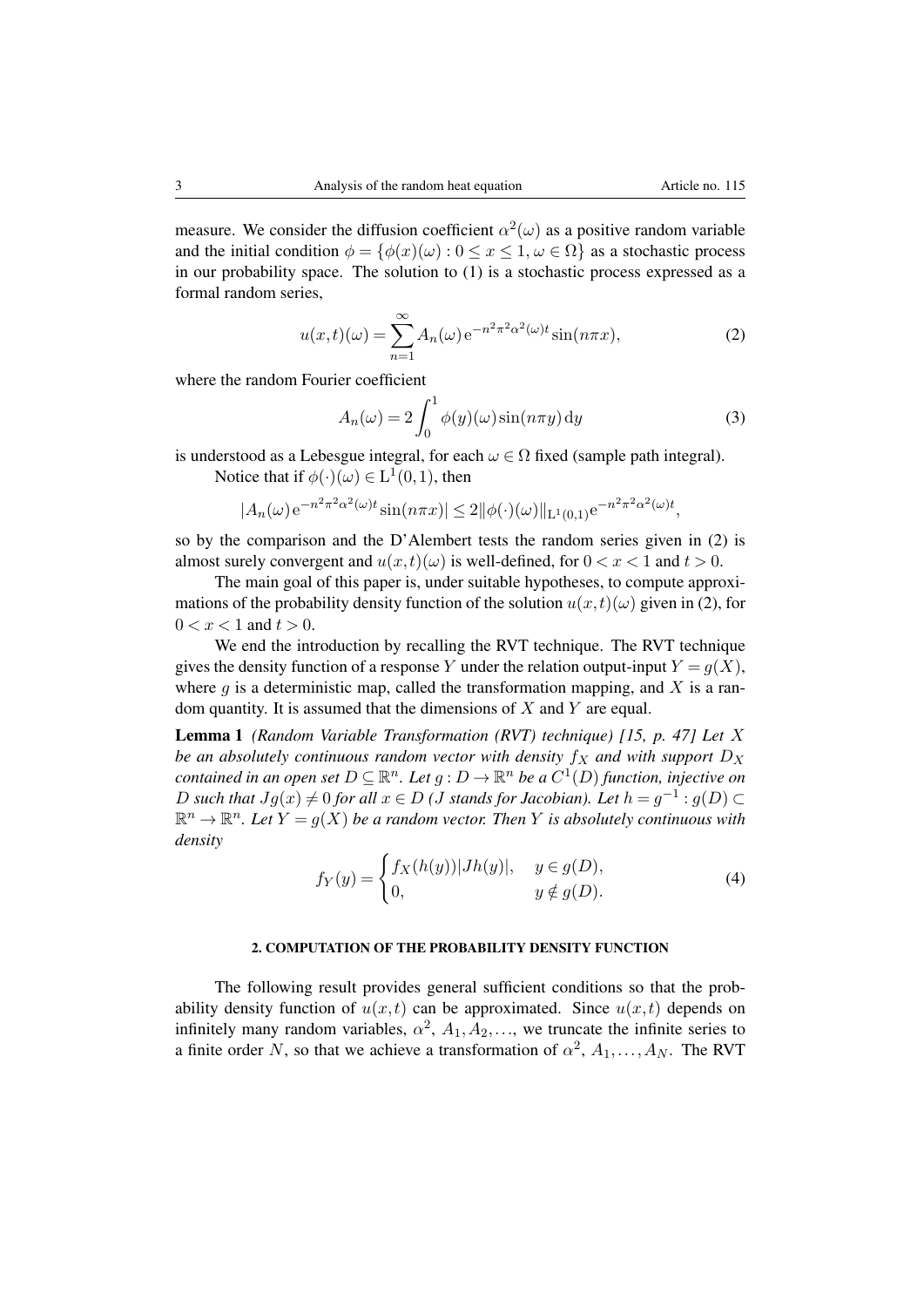method allows for computing the density function of such transformation. When  $N \rightarrow \infty$ , we expect convergence to the true density function of  $u(x,t)$ .

**Theorem 2** *Suppose that*  $\alpha^2$ ,  $A_1$  *and*  $(A_2, \ldots, A_N)$  *are independent and absolutely continuous random variables, for*  $N \geq 2$ . Suppose that the probability density func*tion*  $f_{A_1}$  *is almost everywhere continuous on*  $\mathbb{R}$ *, bounded on*  $\mathbb{R}$ *, and*  $\mathbb{E}[\mathrm{e}^{\pi^2 \alpha^2 t}] < \infty$ *. Then the density of*  $u_N(x,t)(\omega) = \sum_{n=1}^N A_n(\omega) e^{-n^2 \pi^2 \alpha^2(\omega)t} \sin(n \pi x)$ ,

$$
f_{u_N(x,t)}(u) = \int_{\mathbb{R}^N} f_{A_1} \left( \frac{e^{\pi^2 \alpha^2 t}}{\sin(\pi x)} \left\{ u - \sum_{n=2}^N a_n e^{-n^2 \pi^2 \alpha^2 t} \sin(n\pi x) \right\} \right)
$$

$$
\times f_{(A_2,...,A_N)}(a_2,...,a_N) f_{\alpha^2}(\alpha^2) \frac{e^{\pi^2 \alpha^2 t}}{\sin(\pi x)} da_2 \cdots da_N d\alpha^2,
$$
 (5)

*converges pointwise to the density of the random variable*  $u(x,t)(\omega)$  *given by (2), for*  $0 < x < 1$  and  $t > 0$ . There is also convergence in  $L^1(\mathbb{R}; du)$ .

# Proof. Let

$$
g(A_1,\ldots,A_N,\alpha^2) = \left(\sum_{n=1}^N A_n e^{-n^2 \pi^2 \alpha^2 t} \sin(n \pi x), A_2, \ldots, A_N, \alpha^2\right).
$$

In the notation of Lemma 1,  $D = \mathbb{R}^{N+1}$ ,  $g(D) = \mathbb{R}^{N+1}$ ,

$$
h(A_1,\ldots,A_N,\alpha^2) = \left(\frac{e^{\pi^2\alpha^2t}}{\sin(\pi x)}\left\{A_1 - \sum_{n=2}^N A_n e^{-n^2\pi^2\alpha^2t}\sin(n\pi x)\right\}, A_2,\ldots,A_N,\alpha^2\right)
$$

and

$$
Jh(A_1,\ldots,A_N,\alpha^2) = \frac{e^{\pi^2\alpha^2t}}{\sin(\pi x)} > 0.
$$

Then, as a consequence of the RVT formula (4),

$$
f_{(u_N(x,t),A_2,...,A_N,\alpha^2)}(u,a_2,...,a_N,\alpha^2)
$$
  
=  $f_{(A_1,...,A_N,\alpha^2)}\left(\frac{e^{\pi^2\alpha^2t}}{\sin(\pi x)}\left\{u-\sum_{n=2}^N a_n e^{-n^2\pi^2\alpha^2t}\sin(n\pi x)\right\},a_2,...,a_N,\alpha^2\right)\frac{e^{\pi^2\alpha^2t}}{\sin(\pi x)}.$ 

Computing marginals, we derive (5):

$$
f_{u_N(x,t)}(u) = \int_{\mathbb{R}^N} f_{(u_N(x,t),A_2,...,A_N,\alpha^2)}(u,a_2,...,a_N,\alpha^2) da_2 \cdots da_N d\alpha^2.
$$

From (5) and the independence between  $\alpha^2$ ,  $A_1$  and  $(A_2, \ldots, A_N)$ , notice that

$$
f_{u_N(x,t)}(u) = \frac{1}{\sin(\pi x)} \mathbb{E}\left[f_{A_1}\left(\frac{e^{\pi^2 \alpha^2 t}}{\sin(\pi x)} \left\{u - \sum_{n=2}^N a_n e^{-n^2 \pi^2 \alpha^2 t} \sin(n\pi x)\right\}\right) e^{\pi^2 \alpha^2 t}\right].
$$

Since  $f_{A_1}$  is almost everywhere continuous on  $\mathbb R$ , the continuous mapping theorem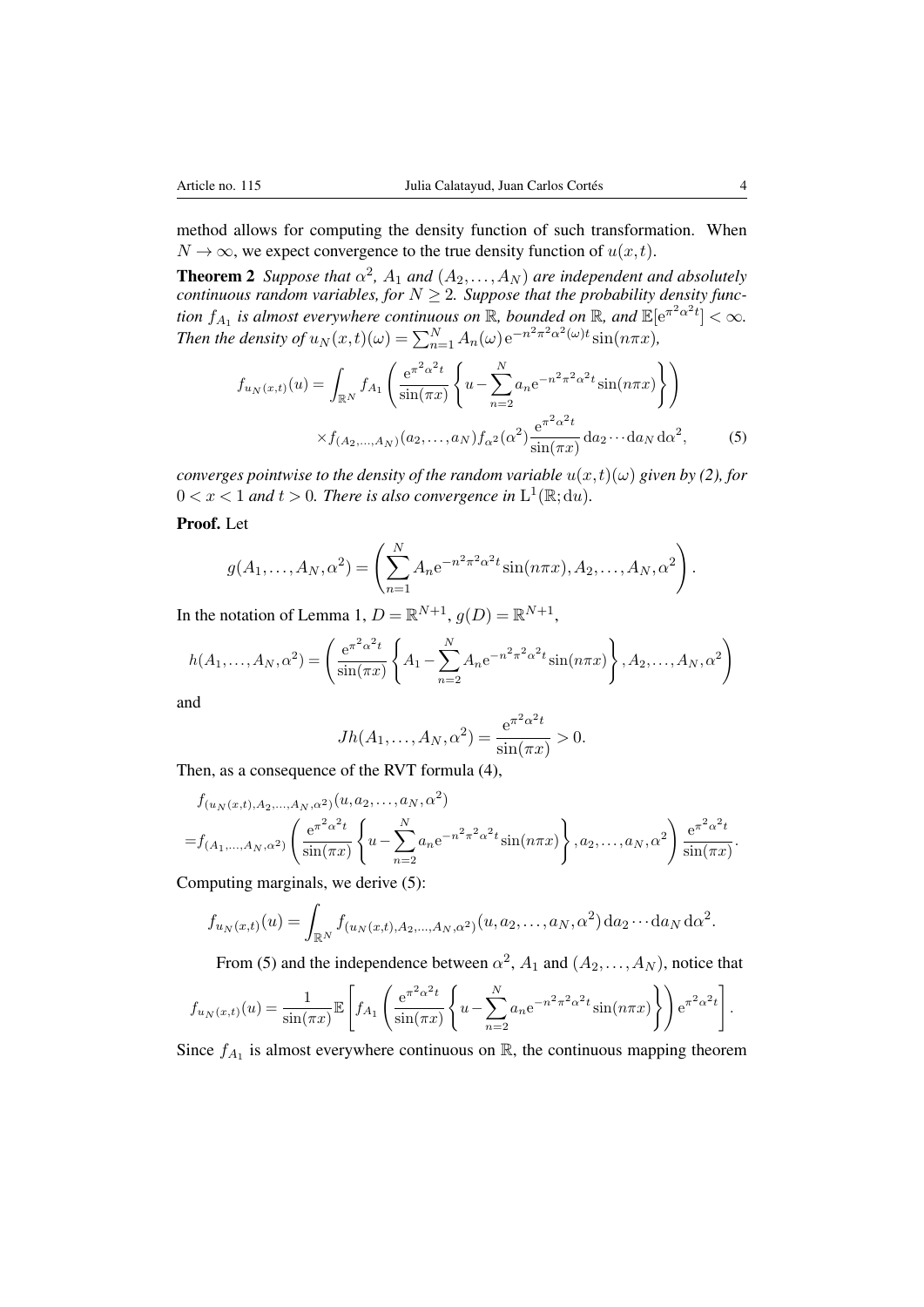[16, p. 7, Th. 2.3] implies

$$
\lim_{N \to \infty} f_{A_1} \left( \frac{e^{\pi^2 \alpha^2 t}}{\sin(\pi x)} \left\{ u - \sum_{n=2}^N a_n e^{-n^2 \pi^2 \alpha^2 t} \sin(n \pi x) \right\} \right)
$$
  
=  $f_{A_1} \left( \frac{e^{\pi^2 \alpha^2 t}}{\sin(\pi x)} \left\{ u - \sum_{n=2}^\infty a_n e^{-n^2 \pi^2 \alpha^2 t} \sin(n \pi x) \right\} \right)$ 

almost surely. On the other hand,

$$
\left| f_{A_1} \left( \frac{e^{\pi^2 \alpha^2 t}}{\sin(\pi x)} \left\{ u - \sum_{n=2}^N a_n e^{-n^2 \pi^2 \alpha^2 t} \sin(n \pi x) \right\} \right) \right| e^{\pi^2 \alpha^2 t}
$$
  

$$
\leq ||f_{A_1}||_{\infty} e^{\pi^2 \alpha^2 t} \in \mathcal{L}^1(\Omega; d\mathbb{P}).
$$

By the dominated convergence theorem [17, result 11.32, p. 321], we can interchange the limit with respect to  $N$  and the expectation:

$$
\lim_{N \to \infty} f_{u_N(x,t)}(u) = \frac{1}{\sin(\pi x)} \mathbb{E} \left[ f_{A_1} \left( \frac{e^{\pi^2 \alpha^2 t}}{\sin(\pi x)} \left\{ u - \sum_{n=2}^{\infty} a_n e^{-n^2 \pi^2 \alpha^2 t} \sin(n\pi x) \right\} \right) e^{\pi^2 \alpha^2 t} \right]
$$

$$
= f_{u(x,t)}(u).
$$

This proves the pointwise convergence.

Finally, convergence in  $L^1(\mathbb{R}; du)$  follows from Scheffe's Lemma [18, p. 55], [19].

$$
\qquad \qquad \Box
$$

In the following examples, we detail some cases where the hypotheses of Theorem 2 hold.

**Example 1** If  $\phi(x) = B(x)$ , where *B* is a standard Brownian bridge on [0,1] [20], then  $A_1, A_2, \ldots$  are independent, and we are in position of applying Theorem 2. Indeed, by [20, Lemma 5.22] we know that  $Cov[B(y), B(z)] = min\{y, z\} - yz$ , hence

$$
\begin{aligned} \mathbb{C}\text{ov}[A_n, A_m] &= 4 \int_0^1 \int_0^1 (\min\{y, z\} - yz) \sin(n\pi y) \sin(m\pi z) \, \mathrm{d}y \, \mathrm{d}z \\ &= \begin{cases} 0, & n \neq m, \\ \frac{2}{n^2 \pi^2}, & n = m, \end{cases} \end{aligned}
$$

for  $1 \le n, m \le N$ , and since  $(A_1, \ldots, A_N)$  is multivariate Gaussian for all  $N \ge 1$ , then by [20, Lemma 4.33] independence of  $A_1, A_2, \ldots$  follows. Notice that we have used that  $A_n$ ,  $1 \le n \le N$ , defined by (3), are Gaussian, [1, Th. 4.6.4], since  $B(x)$  is Gaussian for each  $0 \le x \le 1$ , [20, p. 193].

Recall that the Brownian bridge has zero values at  $x = 0$  and  $x = 1$ , so it does make sense to model the initial condition *via* such process.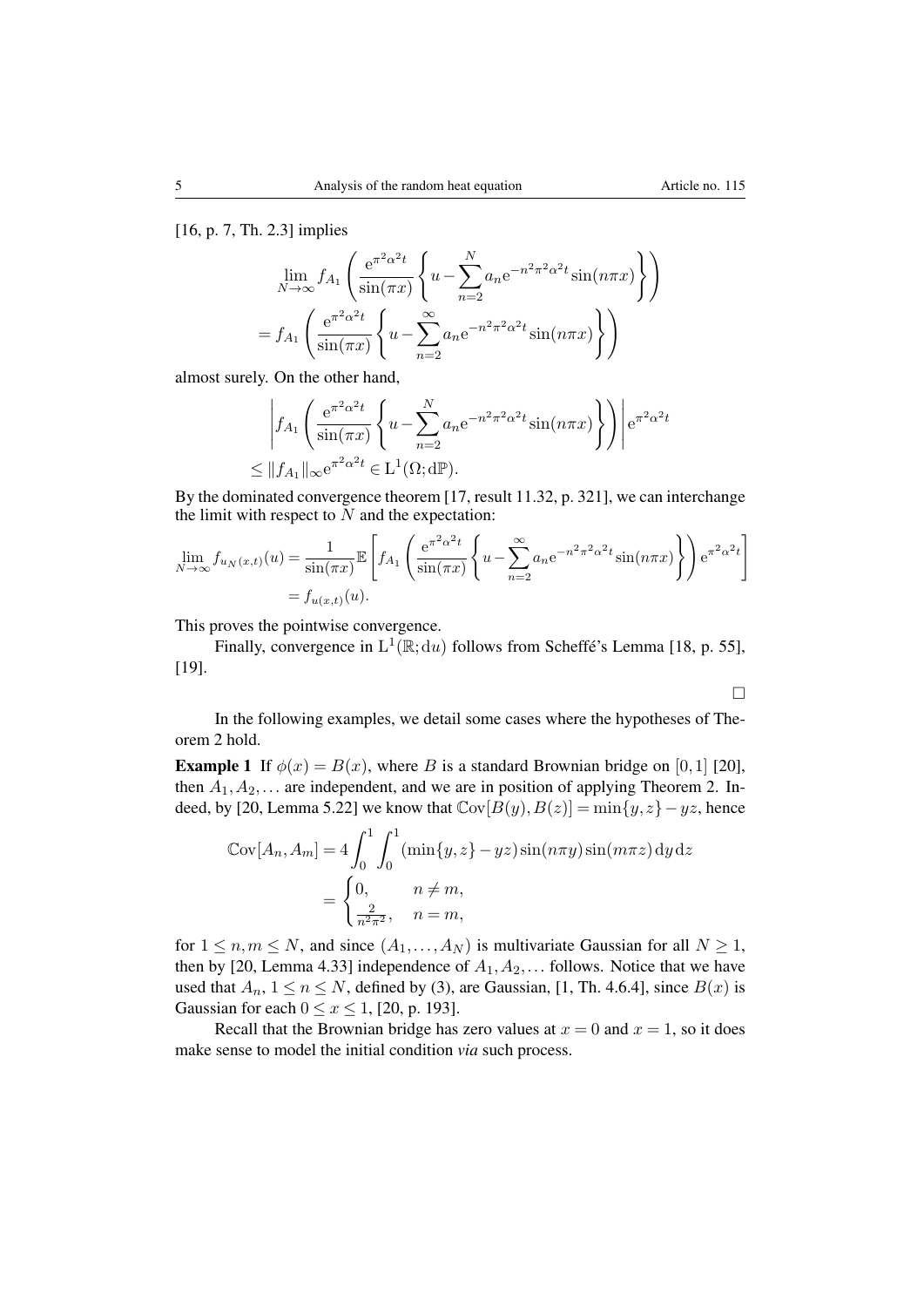Continuing with the computations, we have  $A_1, A_2, \ldots$  independent and  $A_n \sim$ Normal $(0, 2/(n^2\pi^2))$  for  $n > 1$ , so

$$
f_{(A_1,...,A_N)}(a_1,...,a_N) = \left(\frac{\sqrt{\pi}}{2}\right)^N \prod_{n=1}^N n e^{-\frac{n^2 \pi^2 a_n^2}{4}}.
$$

Thus,

$$
f_{u_N(x,t)}(u) = \left(\frac{\sqrt{\pi}}{2}\right)^N \int_{\mathbb{R}^N} e^{-\frac{\pi^2}{4} \frac{e^{2\pi^2 \alpha^2 t}}{\sin^2(\pi x)} \left\{u - \sum_{n=2}^N a_n e^{-n^2 \pi^2 \alpha^2 t} \sin(n\pi x)\right\}^2} \times \left(\prod_{n=2}^N n e^{-\frac{n^2 \pi^2 a_n^2}{4}}\right) f_{\alpha^2}(\alpha^2) \frac{e^{\pi^2 \alpha^2 t}}{\sin(\pi x)} da_2 \cdots da_N d\alpha^2.
$$
 (6)

**Example 2** Let  $\phi$  be a process of the following form:

$$
\phi(x)(\omega) = \sum_{j=1}^{\infty} \sqrt{\nu_j} \sqrt{2} \sin(j\pi x) \xi_j(\omega),\tag{7}
$$

where the sum is considered in the topology of  $L^2([0,1] \times \Omega)$ ,  $\{\nu_j\}_{j=1}^{\infty}$  are positive real numbers satisfying  $\sum_{j=1}^{\infty} \nu_j < \infty$ , and  $\{\xi_j\}_{j=1}^{\infty}$  are absolutely continuous random variables with zero expectation, unit variance and independent. Notice that the sum is well-defined in  $L^2([0,1]\times\Omega)$ , because for two indexes  $N > M$  we have, by Pythagoras theorem in  $L^2([0,1] \times \Omega)$ ,

$$
\left\| \sum_{j=M+1}^{N} \sqrt{\nu_j} \sqrt{2} \sin(j\pi x) \xi_j \right\|_{\mathcal{L}^2([0,1] \times \Omega)}^2 = \sum_{j=M+1}^{N} \nu_j \|\sqrt{2} \sin(j\pi x)\|_{\mathcal{L}^2([0,1])}^2 \|\xi_j\|_{\mathcal{L}^2(\Omega)}^2
$$

$$
= \sum_{j=M+1}^{N} \nu_j \xrightarrow{N,M \to \infty} 0,
$$

since  $\|\xi_j\|_{\mathrm{L}^2(\Omega)}^2 = \mathbb{V}[\xi_j] = 1$  and

$$
\|\sqrt{2}\sin(j\pi x)\|_{\mathcal{L}^2([0,1])}^2 = 2\int_0^1 \sin^2(j\pi x) \, dx = 1 - \frac{\sin(2\pi j)}{2\pi j} = 1, \quad j = 1, 2, \dots.
$$

Expression (7) for  $\phi$  is very intuitive: as we require  $\phi(0) = \phi(1) = 0$ , the orthonormal basis to work with in order to expand  $\phi(\cdot)(\omega)$  as a random Fourier series is  $\{\sqrt{2} \sin(j\pi x)\}_{j=1}^{\infty}$ . In this way,

$$
\phi(x)(\omega) = \sum_{j=1}^{\infty} c_j(\omega) \sqrt{2} \sin(j\pi x).
$$

Expression (7) corresponds to the Karhunen-Loève expansion [20]. Some recent contributions where the Karhunen-Loève expansion is applied to solve relevant problems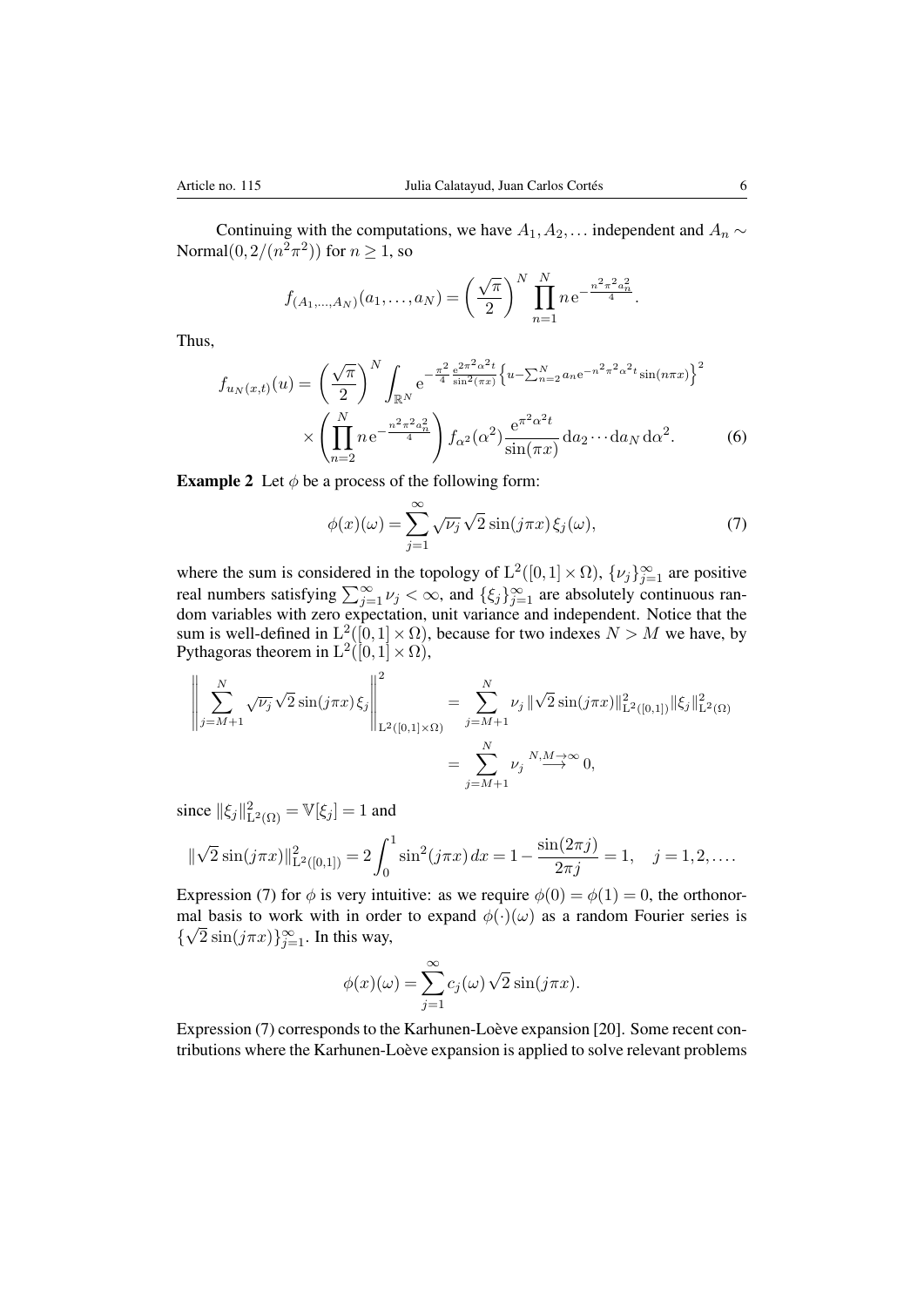in Physics can be found in [21, 22].

If  $\phi$  has expression (7) and the density function  $f_{\xi_1}$  is almost everywhere continuous and bounded on R, then the hypotheses of Theorem 2 hold. Indeed,

$$
A_n(\omega) = 2 \int_0^1 \phi(y)(\omega) \sin(n\pi y) dy = 2 \sum_{j=1}^\infty \sqrt{\nu_j} \sqrt{2} \int_0^1 \sin(j\pi y) \sin(n\pi y) dy \xi_j(\omega)
$$
  
=  $\sqrt{2} \sqrt{\nu_n} \xi_n(\omega),$  (8)

so  $A_1, A_2, \ldots$  are absolutely continuous and independent random variables, which gives the condition of Theorem 2. Thus, one may use formula (5),  $f_{u_N(x,t)}(u)$ , to approximate the density of the solution  $u(x,t)(\omega)$  given in (2), whenever  $\phi$  has the form (7) and the rest of hypotheses in Theorem 2 hold.

### 3. NUMERICAL EXAMPLES

In this section we put specific probability distributions for  $\alpha^2$  and  $\phi$ , and we approximate the probability density function of  $u(x, t)$  at different space-time locations. We use orders of truncation *N* for the approximations.

**Example 3** Consider the randomized PDE problem (1), with  $\alpha^2 \sim \text{Uniform}(1,2)$ and  $\phi(x) = B(x)$  a standard Brownian bridge on [0,1], being both independent random variables for each  $x \in [0,1]$ . The hypotheses of Theorem 2 are satisfied. We will perform numerical approximations to the probability density function of the solution  $u(x,t)(\omega)$  given by (2). For that purpose, we will use formula (6), which gives  $f_{u_N(x,t)}(u)$ .

In Figure 1, we show the density  $f_{u_N(x,t)}(u)$  given by (5) for  $N = 2$  and  $N = 3$ ,  $x = 0.5$  and at different time instants  $t = 0.05, 0.1, 0.15, 0.3$ . For these orders *N*, we have a double and a triple integral, respectively, computable by means of quadrature rules. Observe that similar densities are plotted for  $N = 2$  and  $N = 3$ , showing rapid convergence with *N*.

Notice that, as *t* increases, the density of  $u(x,t)(\omega)$  seems to behave as a Dirac delta function. Indeed, as  $A_1, A_2, \ldots$  are independent and  $A_n \sim \text{Normal}(0, 2/(n^2 \pi^2))$ , then

$$
\mathbb{E}[u(x,t)] = \sum_{n=1}^{\infty} \mathbb{E}[A_n] \mathbb{E}[e^{-n^2 \pi^2 \alpha^2 t}] \sin(n \pi x) = 0
$$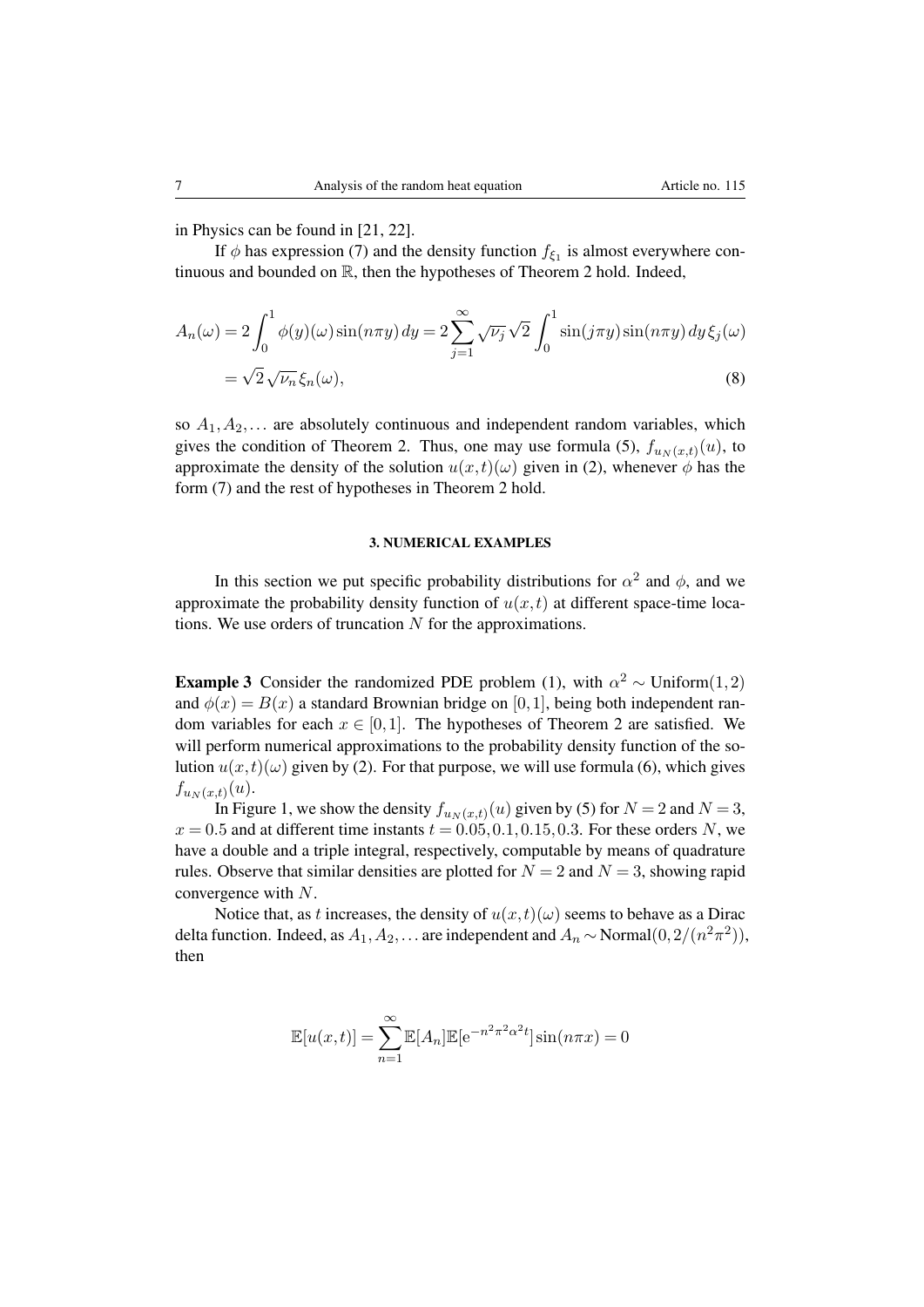

Fig. 1 – Approximations to  $f_{u(x,t)}(u)$  for different orders of truncation and space-time positions, Example 3.

since  $\mathbb{E}[A_n]=0$  for all  $n=1,2,...$  and, taking into account that  $\alpha^2(\omega) \geq 1$ ,

$$
\mathbb{V}[u(x,t)] \le \left\| \sum_{n=1}^{\infty} |A_n| e^{-n^2 \pi^2 t} \right\|_{\mathcal{L}^2(\Omega)}^2 = \sum_{n=1}^{\infty} \|A_n\|_{\mathcal{L}^2(\Omega)}^2 e^{-2n^2 \pi^2 t}
$$

$$
= \sum_{n=1}^{\infty} \frac{2}{n^2 \pi^2} e^{-2n^2 \pi^2 t} \xrightarrow{t \to \infty} 0.
$$

Therefore, the density tends to be concentrated around zero.

## Example 4 Let

$$
\phi(x)(\omega) = \sum_{j=1}^{\infty} \frac{\sqrt{2}}{j^{\frac{3}{2}}\sqrt{1+\log j}} \sin(j\pi x)\xi_j(\omega)
$$

be a specific Karhunen-Loève expansion (see Example 2), where  $\nu_j = 1/(j^3(1 +$  $\log j$ ), and  $\xi_1, \xi_2,...$  are identically distributed and independent, with  $f_{\xi_1}(\xi_1) =$ <br> $\sqrt{2}/(\pi(1+\xi^4))$  (it can be checked that  $f_{\xi_1}$  is a density function, such that its ex- $\sqrt{2}/(\pi(1+\xi_1^4))$  (it can be checked that  $f_{\xi_1}$  is a density function, such that its expectation is 0 and its variance is 1). Let  $\alpha^2 \sim \text{Uniform}(1,2)$ . Figure 2 draws the density functions for orders  $N = 2$  and  $N = 3$  and different space-time positions. Similar results are perceived with respect to *N*.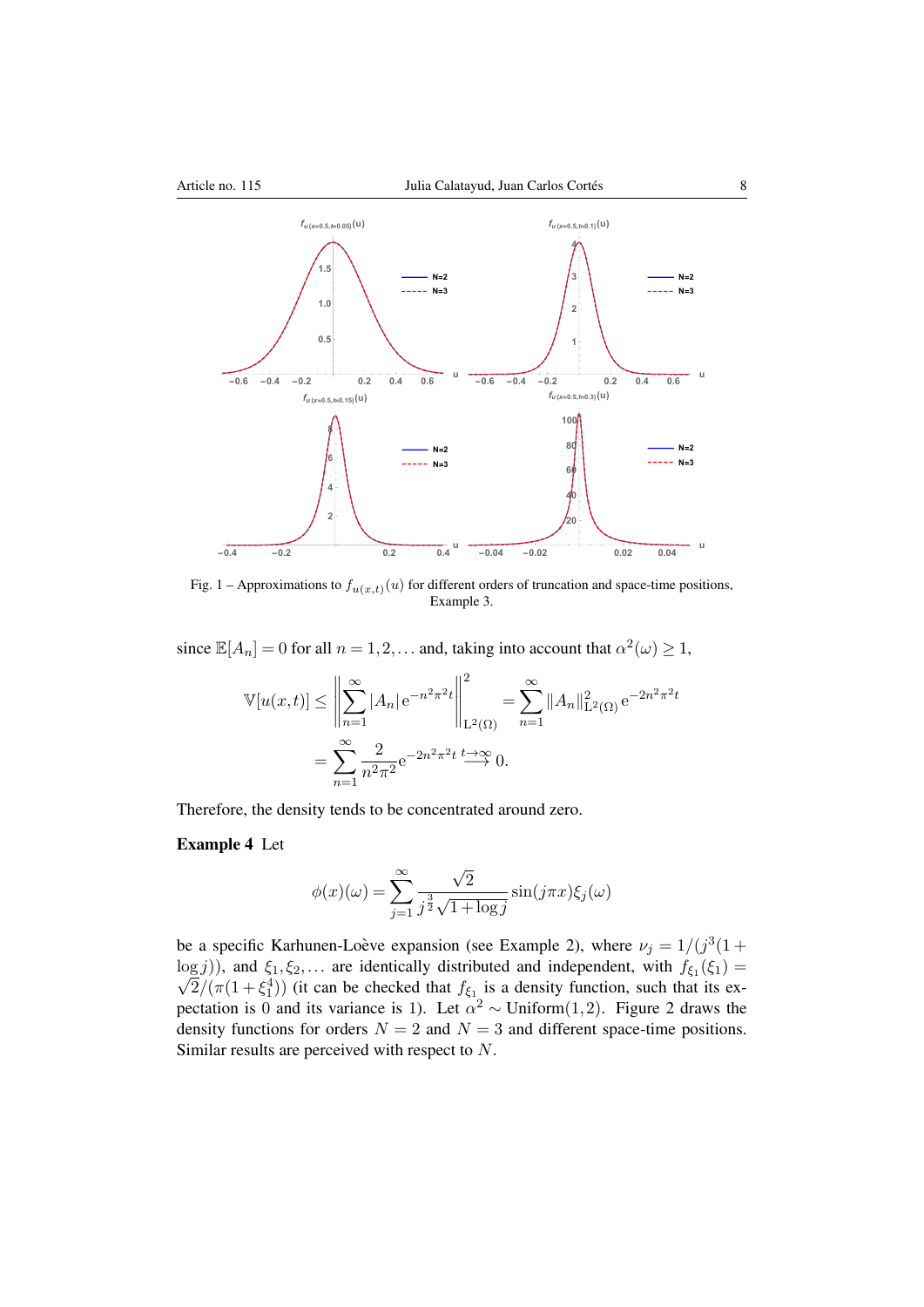

Fig. 2 – Approximations to  $f_{u(0.5,t)}(u)$  for different orders of truncation at different time instants  $t = 0.05, 0.1, 0.15, 0.3$ . Example 4.

#### 4. CONCLUSIONS

In this paper we have determined approximations to the probability density function of the solution to the randomized heat equation with homogeneous boundary conditions. This solution is a stochastic process expressed as a random series, which is obtained *via* the classical method of separation of variables. The random series has been truncated, and the probability density function of the finite-term sum has been computed *via* the RVT technique. A theorem guarantees the convergence of these density functions to the target density when the truncation tends to infinity. Some numerical examples with specific probability distributions have illustrated the approximations to the target density function.

*Acknowledgements.* This work has been supported by the Spanish Ministerio de Economía, Industria y Competitividad (MINECO), the Agencia Estatal de Investigacion (AEI) and Fondo Europeo ´ de Desarrollo Regional (FEDER UE) grant MTM2017–89664–P.

#### **REFERENCES**

- 1. T. T. Soong, *Random Differential Equations in Science and Engineering* (Academic Press, 1973).
- 2. R. K. M. Thambynayagam, *The Diffusion Handbook: Applied Solutions for Engineers* (McGraw Hill Professional, 2011).
- 3. P. Wilmott, S. Howison, J. Dewynne, *The Mathematics of Financial Derivatives: A Student Intro-*